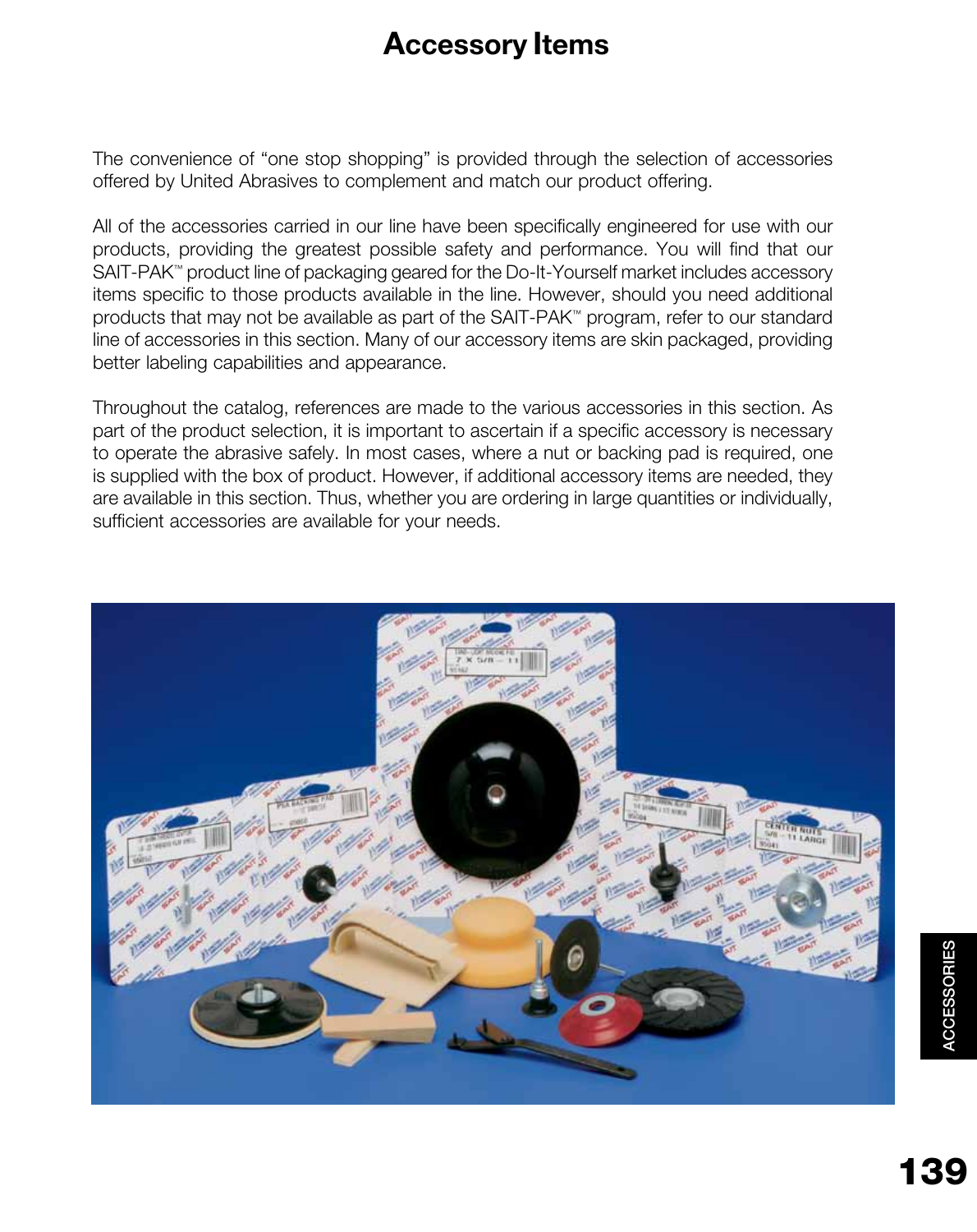# **Backing Pads for Resin Fiber Discs**



- Spiralcool™ backing pads' exclusive rubber, fabric, and fiber board construction provide extra strength and reliability
- Spiral ribs provide contact points and form channels for air flow extending disc life 30% to 50%
- Each pad is supplied with a nut as indicated
- For the 10mm arbor pad specify nut: #95044 for 1.5 nut or #95043 for 1.25 nut
- NOTES: Pad nut must be purchased separately. This backing pad is not to be used with SAIT-LOK™ quick change fiber discs

|           |               | <b>Grade Available</b> |       |       |            |
|-----------|---------------|------------------------|-------|-------|------------|
|           |               | Part No                |       | Max   |            |
| Size      | Arbor         | Soft                   | Med   | Hard  | <b>RPM</b> |
| 4         | 5/8-11 Thread |                        | 95010 |       | 12.000     |
| $4 - 1/2$ | 5/8           |                        | 95011 |       | 11,000     |
| $4 - 1/2$ | 1/2           |                        | 95012 |       | 11,000     |
| 5         | 5/8           |                        | 95016 |       | 10,000     |
| 7         | 5/8-11 Thread | 95017                  |       |       | 7,000      |
| 7         | 5/8-11 Thread |                        | 95018 | 95019 | 8,500      |
| 9         | 5/8-11 Thread |                        | 95021 | 95022 | 6,500      |

# **Spanner Wrench**



- Adjustable wrench for tightening and loosening center nuts
- Fits all center nuts

ACCESSORIES

**ACCESSORIES** 

| Description    | Part No |
|----------------|---------|
| Spanner Wrench | 95008   |

# **SAIT-LOK™ Backing Pads for Resin Fiber Discs**



- Smooth face backing pad for SAIT-LOK™ fiber disc
- Minimizes change-over downtime
- No additional mounting hardware required
- Each pad is supplied with nut and washers
- NOTE: SAIT-LOK™ disc must be used with threaded backing pad

| Size                               | Part No | Max RPM |
|------------------------------------|---------|---------|
| $*4-1/2 \times 5/8-11$             | 95023   | 18,000  |
| $4 - 1/2 \times 5/8 - 11$          | 95025   | 18,000  |
| $*5 \times 5/8 - 11$               | 95024   | 18.000  |
| $5 \times 5/8 - 11$                | 95026   | 18,000  |
| $7 \times 5/8 - 11$                | 95027   | 8,600   |
| $9 \times 5/8 - 11$                | 95028   | 7,000   |
| $*$ Low profile for abort apindles |         |         |

\* Low profile for short spindles

# **Challenger II™ Backing Pad**



- For use with Challenger II flexible grinding/ blending wheels (pg. 18)
- Set includes 5/8-11 nut and pad

| Description                       | Part No | Max RPM       |
|-----------------------------------|---------|---------------|
| Pad for 4-1/2 & 5" Challenger II™ | 95245   | 13,300/12,200 |
| Pad for 7" Challenger II™         | 95247   | 8.500         |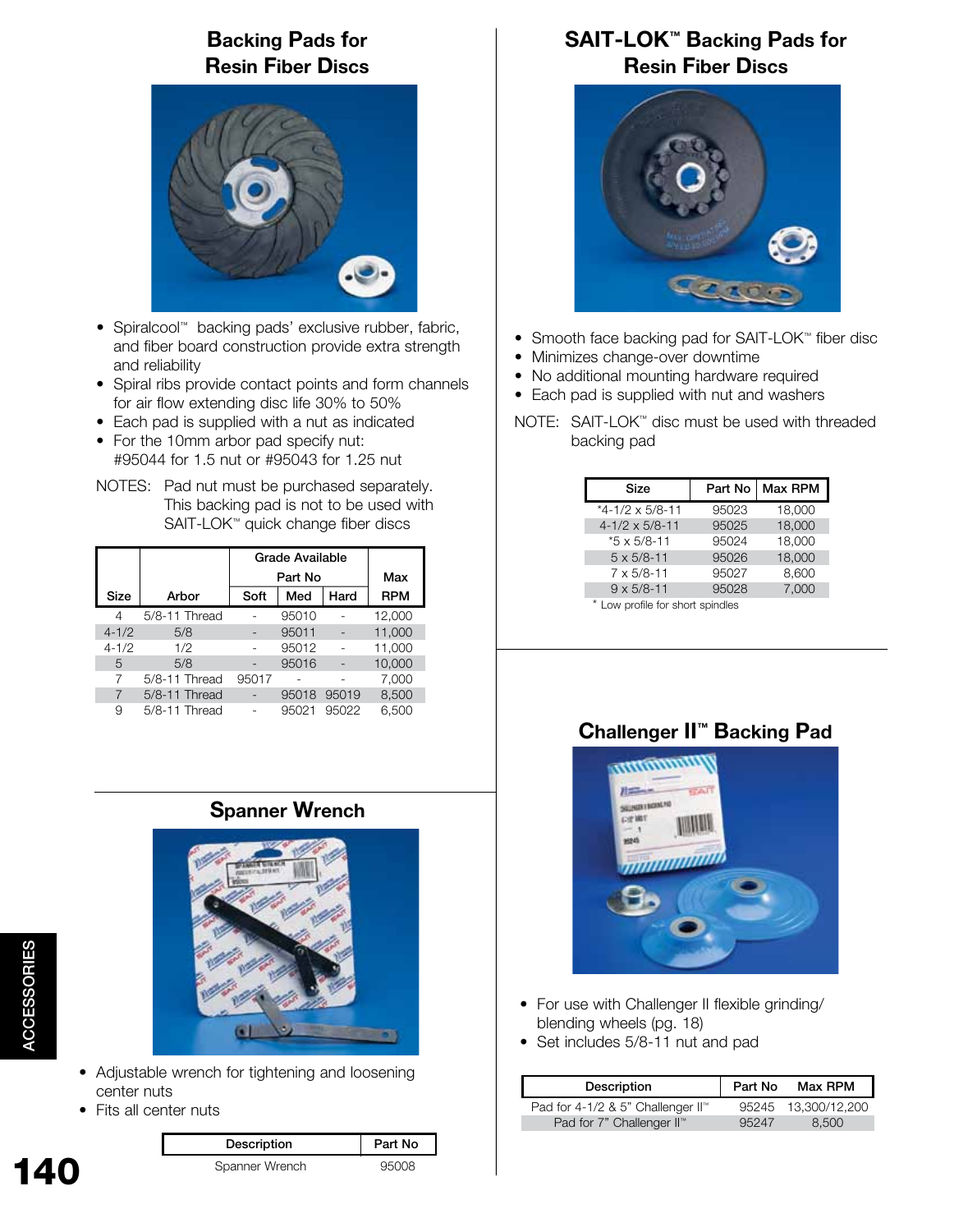# **Center Nuts**



- For attaching fiber discs to backing pad and tool
- Use small\* for 4", 4-1/2", 5" diameter pads
- Use large\* for 7", 9" diameter pads

| Size                   | Part No |
|------------------------|---------|
| 5/8-11 Small*          | 95040   |
| 5/8-11 Large*          | 95041   |
| $1/2 - 13$             | 95042   |
| M <sub>10</sub> x 1.25 | 95043   |
| $M10 \times 1.5$       | 95044   |
| $M14 \times 2.0$       | 95045   |
|                        |         |

# **Type 1 Cut-Off Adaptors**



• For use with Type 1 Thin High Speed Cut-Off wheels up to 3" diameter only (pg. 39)

| Size                  | Part No |
|-----------------------|---------|
| $1/4 \times 1/4 - 20$ | 95002   |
| $1/4 \times 3/8 - 24$ | 95003   |
| $1/4 \times 1/2 - 20$ | 95004   |

#### **Type 27 Reusable Adaptor Kit**



- For use with Type 27 wheels on 7" and 9" 5/8-11 spindle grinders
- Alternative to a throwaway hub

| Description          | Part No |
|----------------------|---------|
| Reusable Adaptor Kit | arnnn   |

#### **Type 1 & Type 27 Reusable 5/8-11 Adaptor**



• Reusable 5/8-11 adaptor for use on Type 1 and Type 27 reinforced wheels with a 7/8 arbor, a max. diameter of 5" and a wheel thickness of .045 to 1/8"

| Description             | Part No |
|-------------------------|---------|
| 5/8-11 Reusable Adaptor | 95055   |

# **Type 1 Cut-Off Wheel Reducing Bushings**



- For use with Type 1 Cut-Off wheels
- Reduces wheel arbor size

| Size      | Part No | Size        | Part No |
|-----------|---------|-------------|---------|
| $1 - 5/8$ | 95030   | $7/8 - 5/8$ | 95034   |
| $1-20$ mm | 95031   | $Dia.-5/8$  | 95035   |
| $1 - 7/8$ | 95032   | $Dia.-1/2$  | 95036   |
| $1 - 3/4$ | 95033   | $1/2 - 3/8$ | 95037   |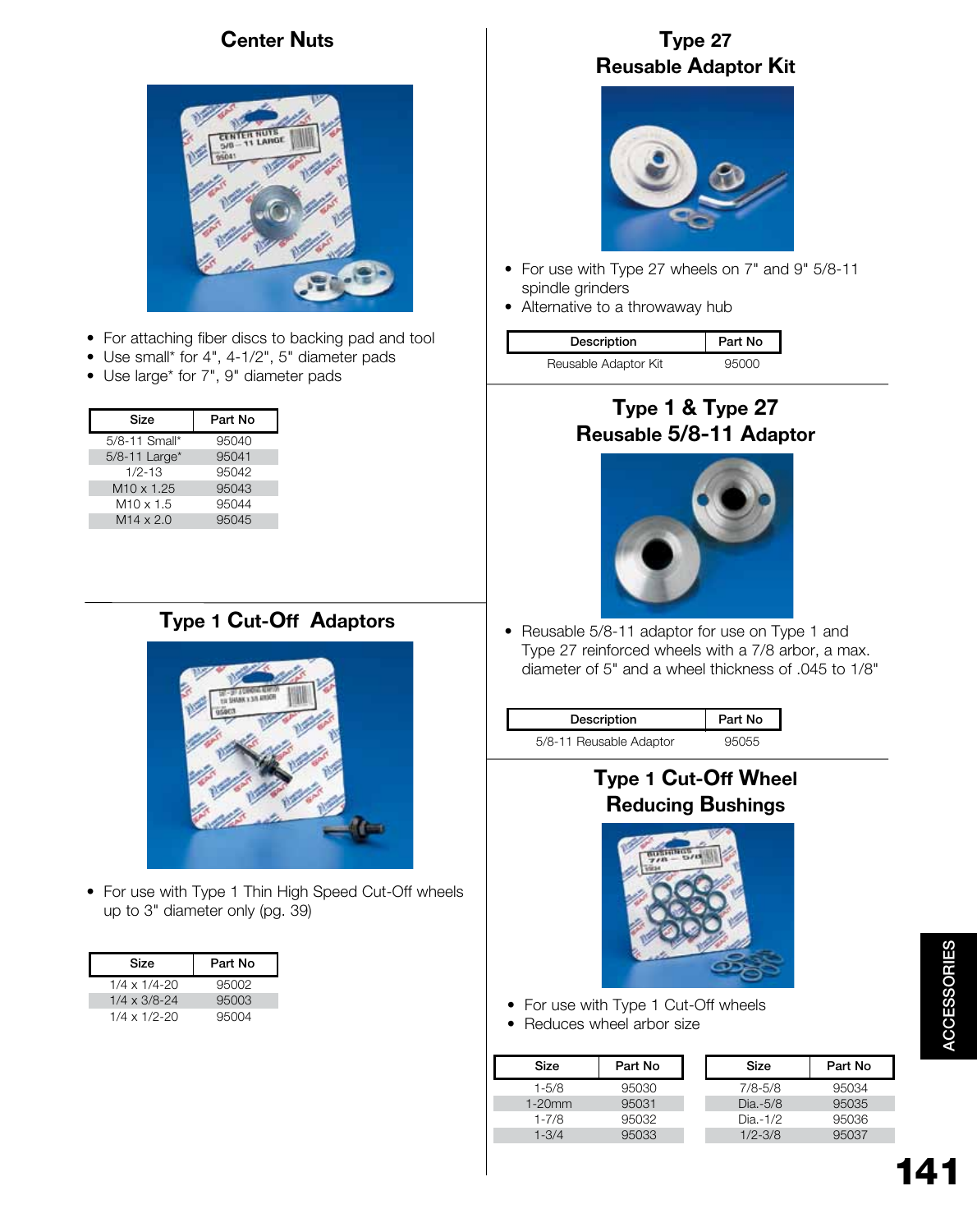# **PSA Backing Pads**



- For use with PSA adhesive backed sanding discs (pg. 79-81, 84-85)
- 1/4" Shank pads for die grinders
- Threaded pads for dual action/random orbital sanders and right angle grinders/sanders

|                  | Size                        | Part No | Max RPM |
|------------------|-----------------------------|---------|---------|
|                  | $1 \times 1/4$              | 95059   | 30,000  |
|                  | $1 - 1/2 \times 1/4$        | 95060   | 30,000  |
|                  | $2 \times 1/4$              | 95061   | 28,000  |
| Portable Grinder | $3 \times 1/4$              | 95062   | 20,000  |
|                  | $4 \times 1/4$              | 95063   | 16,000  |
|                  | $5 \times 1/4$              | 95064   | 12,000  |
|                  | <b>Size</b>                 | Part No | Max RPM |
|                  | 5 x 5/16-24                 | 95065   | 10,000  |
|                  | 5 x 5/16-24 5 holes         | 95085   | 10,000  |
| Disc Sander      | 6 x 5/16-24                 | 95066   | 10,000  |
|                  | $6 \times 5/16 - 246$ holes | 95086   | 10,000  |
|                  | 8" w/mounting holes         | 95180   | 1,500   |
|                  |                             |         |         |
|                  | Size                        | Part No | Max RPM |
|                  | $7 \times 5/8 - 11$         | 95068   | 4,800   |

# **Hook & Loop Backing Pads for Paper Discs**



- For use with Hook & Loop backed paper discs (pg. 82-83)
- Available in 5/16-24 thread

| Description                  |       | Part No Max RPM |
|------------------------------|-------|-----------------|
| $5 \times 5/16 - 24$         | 95047 | 10,000          |
| $5 \times 5/16 - 24$ 5 holes | 95057 | 10,000          |
| $5 \times 5/16 - 24$ 8 holes | 95058 | 10,000          |
| $6 \times 5/16 - 24$         | 95046 | 10,000          |
| 6 x 5/16-24 6 holes          | 95056 | 10,000          |
| 8" w/ 5 mounting holes       | 95185 | 1,500           |
| $8 \times 5/8 - 11$          | 95187 | 1.500           |

# **Palm Hand Sander**



- For manual use with PSA (pp. 79-81) or Sand-Light™ /Hook & Loop discs (pg. 118, 125)
- For more uniform finish when hand sanding

| Size | <b>PSA</b> | Sand-Light™ |
|------|------------|-------------|
| г"   | 95091      | 95081       |
| ឝ"   | פחאי       | 182         |

# **Contour Hand Pads**



- For manual use with PSA or Hook & Loop discs (pg. 79-83)
- For more uniform finish when hand sanding

| Size                       | <b>PSA</b> | Hook & Loop |
|----------------------------|------------|-------------|
| $\mathbb{C}^{\mathsf{II}}$ |            |             |

#### **Hook & Loop Soft Interface Pads**



- For use with 5" and 6" Hook & Loop Backing Pads
- Excellent for final finishing as the soft foam backing makes the grain cut less and finish finer
- The perfect compliment for the 4S/4V Hook & Loop products (pg. 82-83)

| Description                       | Part No |
|-----------------------------------|---------|
| 5" Soft Interface Hook & Loop Pad | 95175   |
| 6" Soft Interface Hook & Loop Pad | 95176   |

142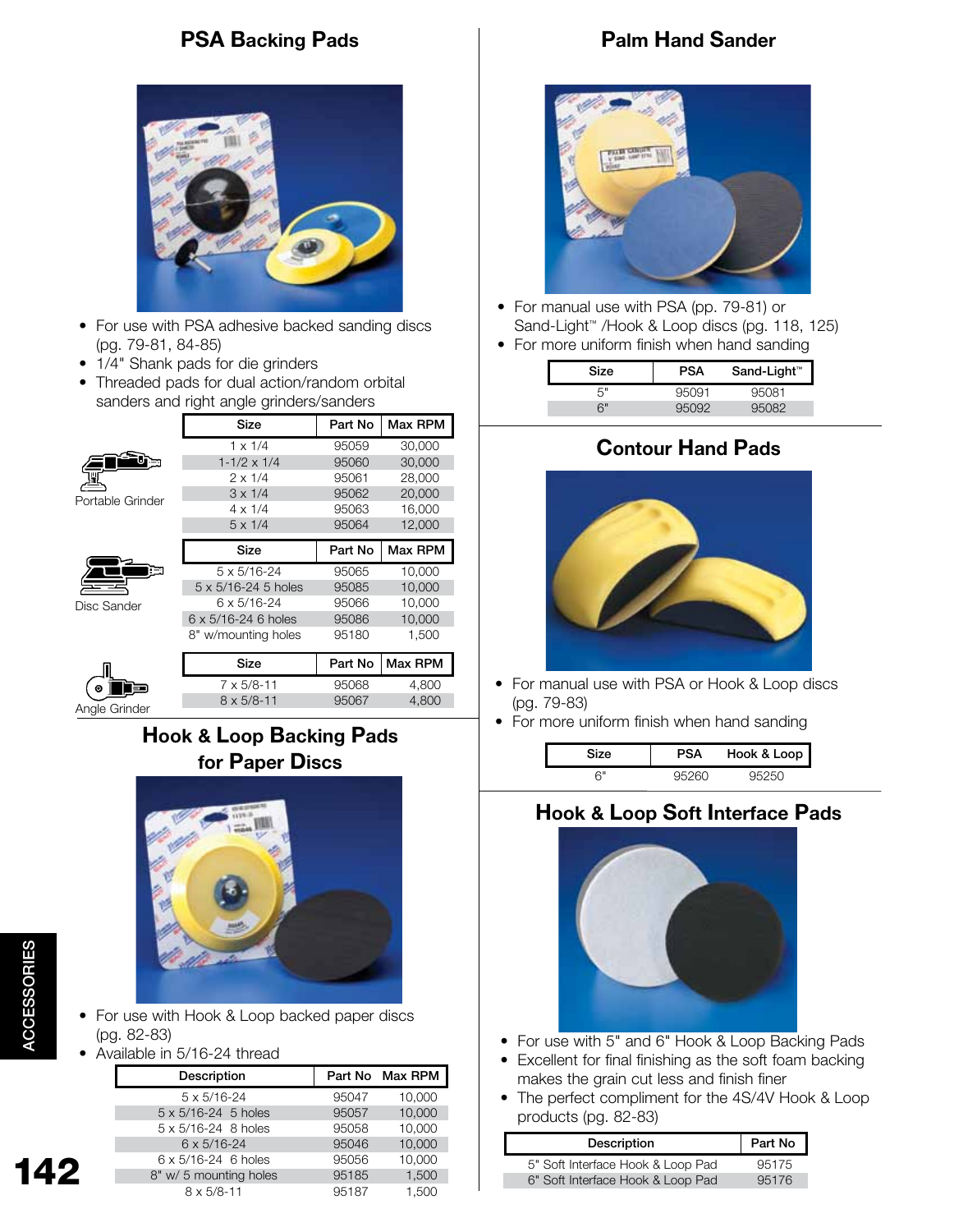# **Sand-Light™ Surface Conditioning Backing Pads**



- For use with Hook & Loop style Sand-Light™ Discs (pg. 118, 125)
- 1/4" shank pads
- Threaded pads for dual action random orbital sanders
- Threaded pads for right angle grinders/sanders



|                  | Size           | Part No | Max RPM |
|------------------|----------------|---------|---------|
|                  | $4 \times 1/4$ | 95154   | 6.000   |
|                  | $5 \times 1/4$ | 95153   | 6.000   |
| Portable Grinder |                |         |         |
|                  | Size           | Part No | Max RPM |

 4 x 5/16-24 95157 10,000 5 x 5/16-24 95155 10,000 6 x 5/16-24 95156 10,000

Disc Sander

|               | Size                      | Part No | Max RPM |
|---------------|---------------------------|---------|---------|
|               | $4 - 1/2 \times 5/8 - 11$ | 95159   | 4,800   |
| Θ<br>⊟∃       | $5 \times 5/8 - 11$       | 95160   | 4,800   |
|               | $6 \times 5/8 - 11$       | 95161   | 4,800   |
| Angle Grinder | $7 \times 5/8 - 11$       | 95162   | 4,800   |
|               | $8 \times 5/8 - 11$       | 95163   | 4.800   |

# **Sand-Light™ Handle**



- For manual use with Sand-Light™ 6 x 9 hand pads (pg. 115)
- For more uniform finish when hand sanding

| Description        | Part No |
|--------------------|---------|
| Sand-Light™ Handle |         |

#### **SAIT-LOK™ Backing Pads for Laminated & Surface Conditioning Discs**



- For use with SAIT-LOK™ laminated (pg. 75-77) and surface conditioning discs (pg. 117)
- Disc twists into metal threaded center of backing pad for fast and easy disc changes
- Now available in hard density for aggressive cutting action
- $\bullet$  1/4" shank

| Size            |       | Part No Max RPM | Size        |          | Part No   Max RPM     |
|-----------------|-------|-----------------|-------------|----------|-----------------------|
| 1" Medium       | 95165 | 40,000          | 1-1/2" Hard | 95266    | 30,000                |
| $1-1/2"$ Medium | 95166 | 25,000          | 2" Hard     | 95267    | 30,000                |
| 2" Medium       | 95167 | 25,000          | 3" Hard     | 95268*   | 20,000                |
| 3" Medium       | 95168 | 20,000          |             | New Look | * 3" Hard Backing Pad |

#### **SAIT-LOK-R™ Backing Pads for Laminated, Surface Conditioning, & Cotton Fiber Discs**



- For use with SAIT-LOK-R™ laminated (pg. 75-77), surface conditioning discs (pg. 117), Cotton fiber discs (pg. 57), Encore Mini Flap Discs (pg. 87)
- Nylon threaded hub of disc twists into backing pad for secure fit
- Now available in hard density for aggressive cutting action
- Minimizes change-over time
- 1/4" shank

| Size            |       | Part No Max RPM | Size        |       | <b>Part No Max RPM</b> |
|-----------------|-------|-----------------|-------------|-------|------------------------|
| $1-1/2"$ Medium | 95171 | 25,000          | 1-1/2" Hard | 95271 | 30.000                 |
| 2" Medium       | 95172 | 25,000          | 2" Hard     | 95272 | 30,000                 |
| 3" Medium       | 95173 | 20,000          | 3" Hard     | 95273 | 20,000                 |
| 4" Medium       | 95280 | 12,000          |             |       |                        |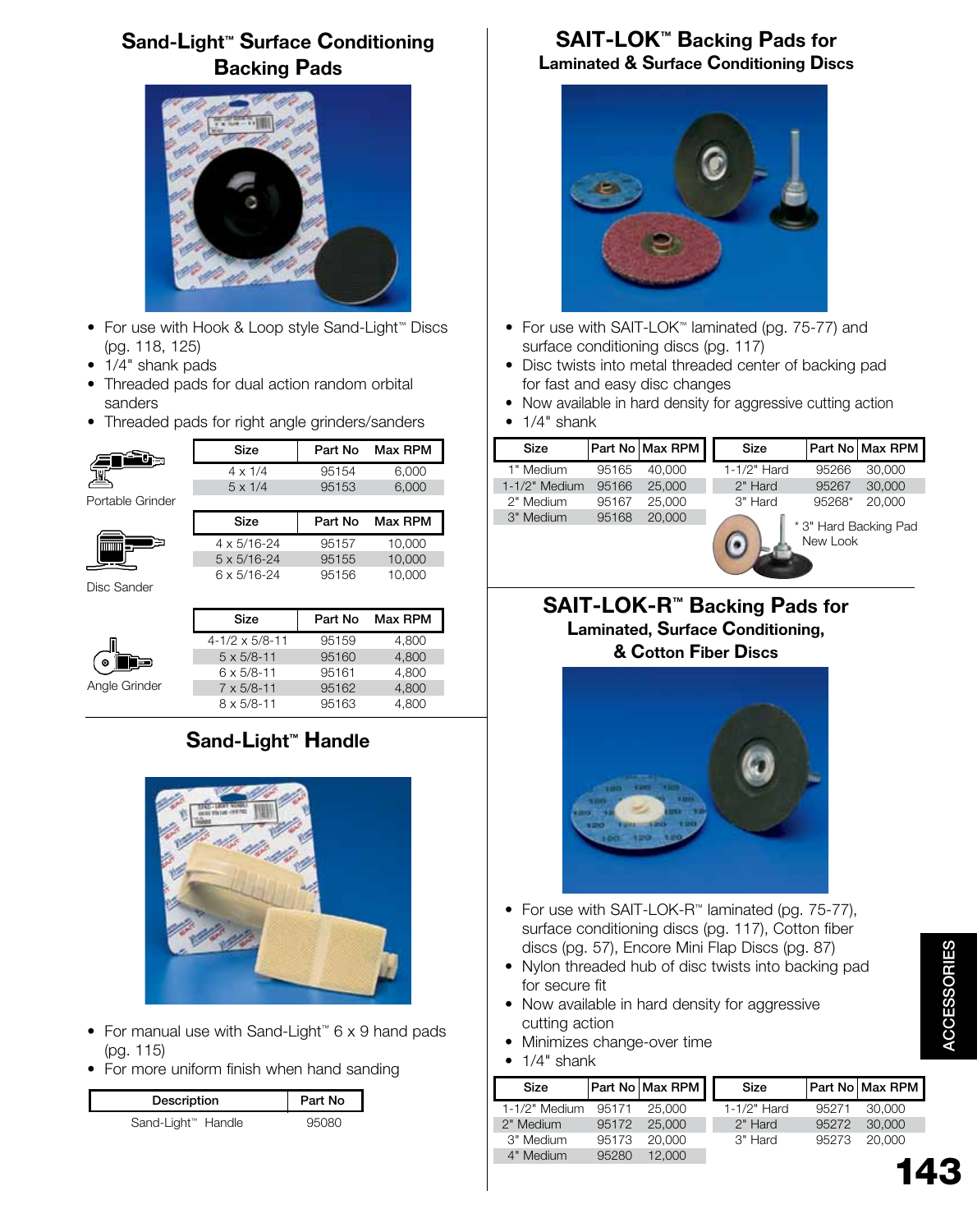# **Saitlam™ Flap Disc Backing Pad & Nut**



#### **6-1/2" Backing Pad Assembly**

- Must be used with 6-1/2" Saitlam™ (pg. 92)
- Includes backing pad, nut (5/8-11), and washer

| Description                 | Part No | Max RPM |
|-----------------------------|---------|---------|
| 6-1/2" Saitlam™ Backing Pad | 95070   | 60 U N  |

#### **Saitlam™ Nuts**

| Size              | Uses Nut          | Part No |
|-------------------|-------------------|---------|
| 4-1/2" Saitlam™   | $5/8 - 11$        | 95071   |
| $4-1/2"$ Saitlam™ | $M14 \times 2.0$  | 95072   |
| 4" Saitlam™       | $M10 \times 1.25$ | 95074   |

# **Wood Wedges**



- For use with Vitrified Bonded Floor Rubs (pg. 58)
- Skin packaged in quantities of 2 per package

| Description | Part No |
|-------------|---------|
| Wood Wedges | 95100   |

# **Flap Wheel Adaptor 1-5/8" Metal Bushing**



- For use on 6" Flap wheels
- Skin packaged in quantities of 2

| Description         | Part No |
|---------------------|---------|
| 1-5/8 Metal Bushing | 95109   |

# **Abrasive Cleaning Stick**



- For removing loaded material from sanding belts
- Increases abrasive life
- 100% natural rubber; environmentally safe
- Lasts twice as long as conventional (crepe) belt cleaners and will not cause gummy residue
- Size: 1-5/8" x 1-5/8" x 8"

| Description             | Part No |
|-------------------------|---------|
| Abrasive Cleaning Stick | 95083   |

# **1/4" Shank Threaded Adaptor for Flap Wheels**



- For use on United Abrasives 1/4-20 threaded flap wheels
- Facilitates a quick change, thus less downtime

| <b>Description</b>    | Part No |
|-----------------------|---------|
| 1/4" Threaded Adaptor |         |

# **1/4" Shank Adaptor Kit for Flap Wheels**



- For converting 1" or 5/8" arbors to a 1/4" shank
- 1/4" Shank adaptor kit

| Description | Part No |
|-------------|---------|
| Adaptor Kit | 95009   |

144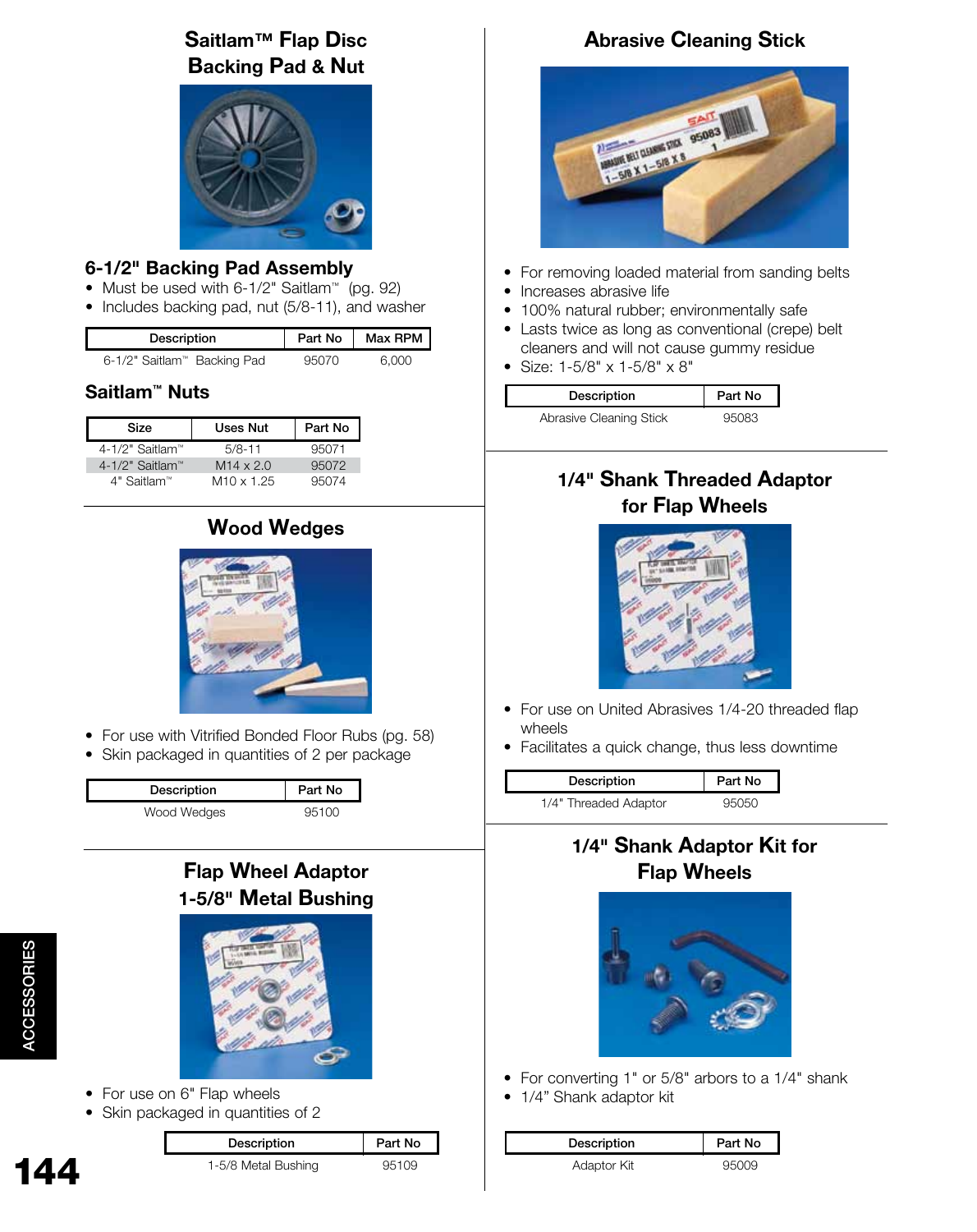# **Cartridge Roll Mandrels Spiral Band Drums**



• For use with straight and full taper cartridge rolls on pages 106-107

| Size                             | Part No |
|----------------------------------|---------|
| $1/4 \times 1 - 1/2 \times 1/4$  | 95101   |
| $1/4 \times 1 \times 1/4$        | 95102   |
| $1/8 \times 1 - 1/2 \times 1/4$  | 95103   |
| $1/8 \times 1 \times 1/4$        | 95104   |
| $1/8 \times 3/4 \times 1/4$      | 95105   |
| $3/16 \times 1 - 1/2 \times 1/4$ | 95106   |
| $3/16 \times 1 \times 1/4$       | 95107   |
| $3/32 \times 3/4 \times 1/8$     | 95108   |
|                                  |         |



• For use with spiral bands on page 105

| Size                                | Max RPM | Part No |
|-------------------------------------|---------|---------|
| $1/2 \times 1/2 \times 1/4$         | 30,000  | 95121   |
| $1/2 \times 1 \times 1/4$           | 15,000  | 95122   |
| $1/2 \times 1 - 1/2 \times 1/4$     | 12.000  | 95123   |
| $3/4 \times 1 \times 1/4$           | 19.000  | 95126   |
| $3/4 \times 1 - 1/2 \times 1/4$     | 10.000  | 95127   |
| $1 \times 1 \times 1/4$             | 18,000  | 95130   |
| $1-1/2 \times 1 \times 1/4$         | 14.000  | 95133   |
| $1 - 1/2 \times 1 - 1/2 \times 1/4$ | 10.000  | 95134   |
| $2 \times 2 \times 1/4$             | 6,000   | 95137   |
| $3 \times 3 \times 1/4$             | 3.000   | 95140   |

# **Unitized Wheel Mandrels**



- Re-usable mandrels for use with Unitized Wheels
- Packaged each

| Description                                           | Part No | For Use With:             |
|-------------------------------------------------------|---------|---------------------------|
| Steel Unitized Wheel Mandrel<br>"threaded screw-type" | 95240   | 77830                     |
| Type 1 Wheel Adaptor                                  | 95002   | All 3" diameter.          |
|                                                       |         | 1/4" hole unitized wheels |

# **Cross Pad & Square Pad Mandrels**



• For use with cross and square pads on page 108  $\bullet$  1/4" shank

| Size       | Part No |
|------------|---------|
| $3-48$     | 95095   |
| $8-32$     | 95096   |
| $1/4 - 20$ | 95097   |